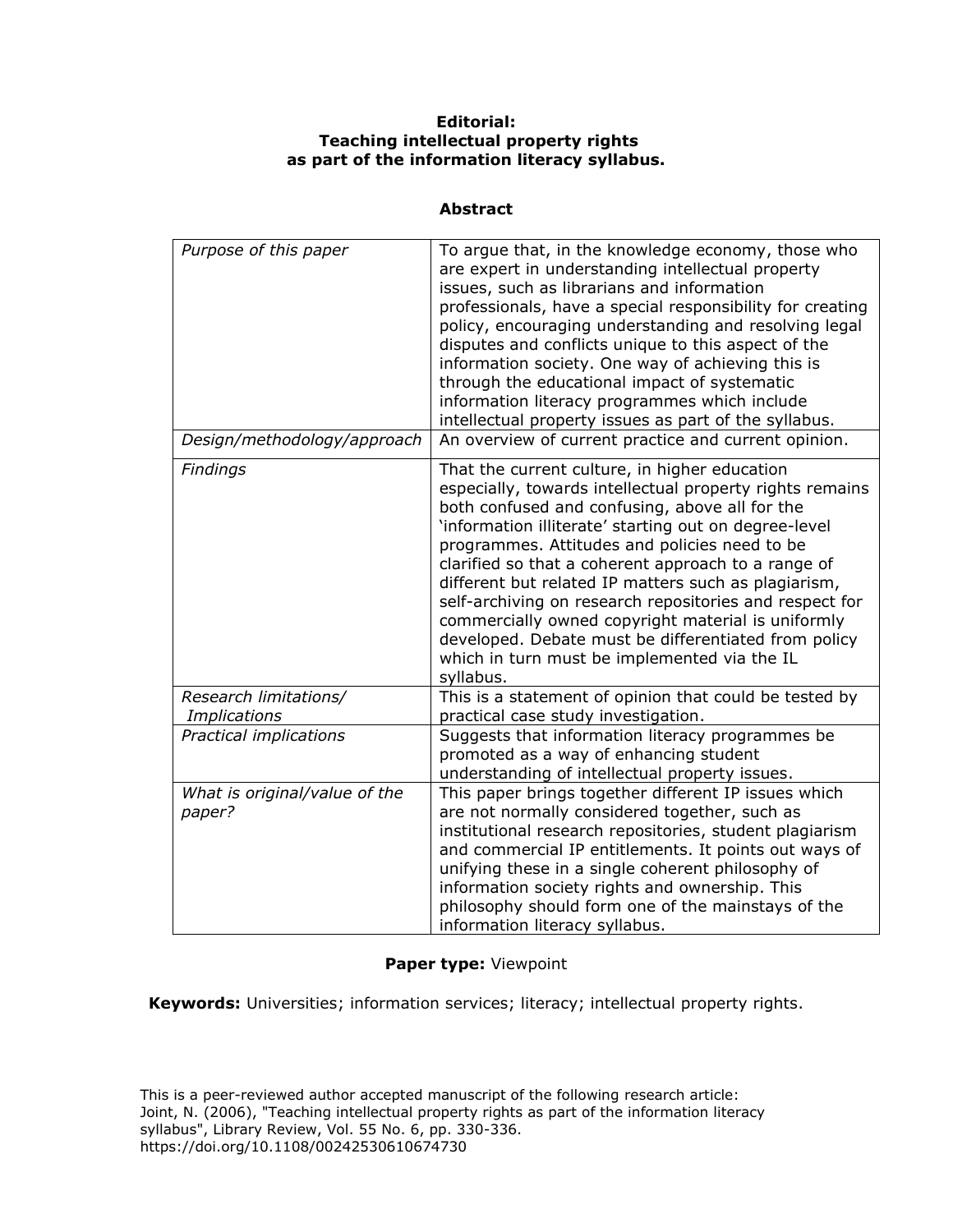To borrow a phrase from a great classic author,  $1$  it is a truth universally acknowledged that the information literate individual requires an understanding of intellectual property (IP) issues<sup>2</sup>. And gradually, it is also becoming acknowledged that librarians, researchers, teachers and lecturers all share the responsibility for nurturing this ability. Admittedly, what the content of the Information Literacy (IL) syllabus should be, who should teach it and how they should teach it, are other matters, where controversy as much as collegiality predominates. But the connection between 'IP' awareness and 'IL' is a given.

Within the library world, practitioner librarians often take the approach that IL can be nurtured in two ways: proactively or reactively. Proactive IL work consists of training students or inexperienced information users to be information literate before they encounter information literacy problems. Reactive IL work manifests itself in a variety of ways, but most commonly the activity of 'reference librarianship' can be viewed as synonymous with 'reactive IL work'. Answering a reference enquiry is merely a reaction to a request for IL training after, rather than before the user has encountered an information problem and failed to find an answer to it. The request 'Please give me information about such-and-such' should thus be met with the reply, 'Here is that information, but more important, here's how to find it yourself in future.' The crucial skill is to offer, not just an answer, but also the extra support for the reader: at that point reference work becomes reactive information literacy training.

Advocates of 'reactive IL' are conservative voices occupying an important sceptical position a little outside the mainstream of the information literacy movement. They have some cogent arguments on their side, which ring a loud bell with many practitioners. Here is my own rendition of this argument, which I have heard in various forms over the years:

"IL classes are essentially unteachable because you can't teach the subject in the abstract: you need users to have a real information problem before you can engage student interest. So it's best to react to student dissatisfaction when they have genuine personal experience of information literacy problems which they then bring to the library. Otherwise it's all pretend, an exercise in pushing the uninteresting into the faces of the uninterested."

Anyone who has failed to create a dynamic sense of interest in students in a library skills class (and many of us fall into this category!) will find this argument quite compelling.

However, before we yield to such defeatism, there is one question that must be asked. If respect for intellectual property rights is part of the IL syllabus, do we really want to wait until our own educational institution has a major rights violation on its hands before we start to 'react' to the problem of low levels of information literacy in our library users? The reactive approach could prove an expensive and time-consuming one in such a scenario!

Therefore the mainstream voice of the IL movement would say quite justifiably that waiting to react to IP breaches committed by the information illiterate is a bad idea. But to prove this case objectively, one must examine the facts of intellectual property violations in the real world of digital library practice. Can we wait for things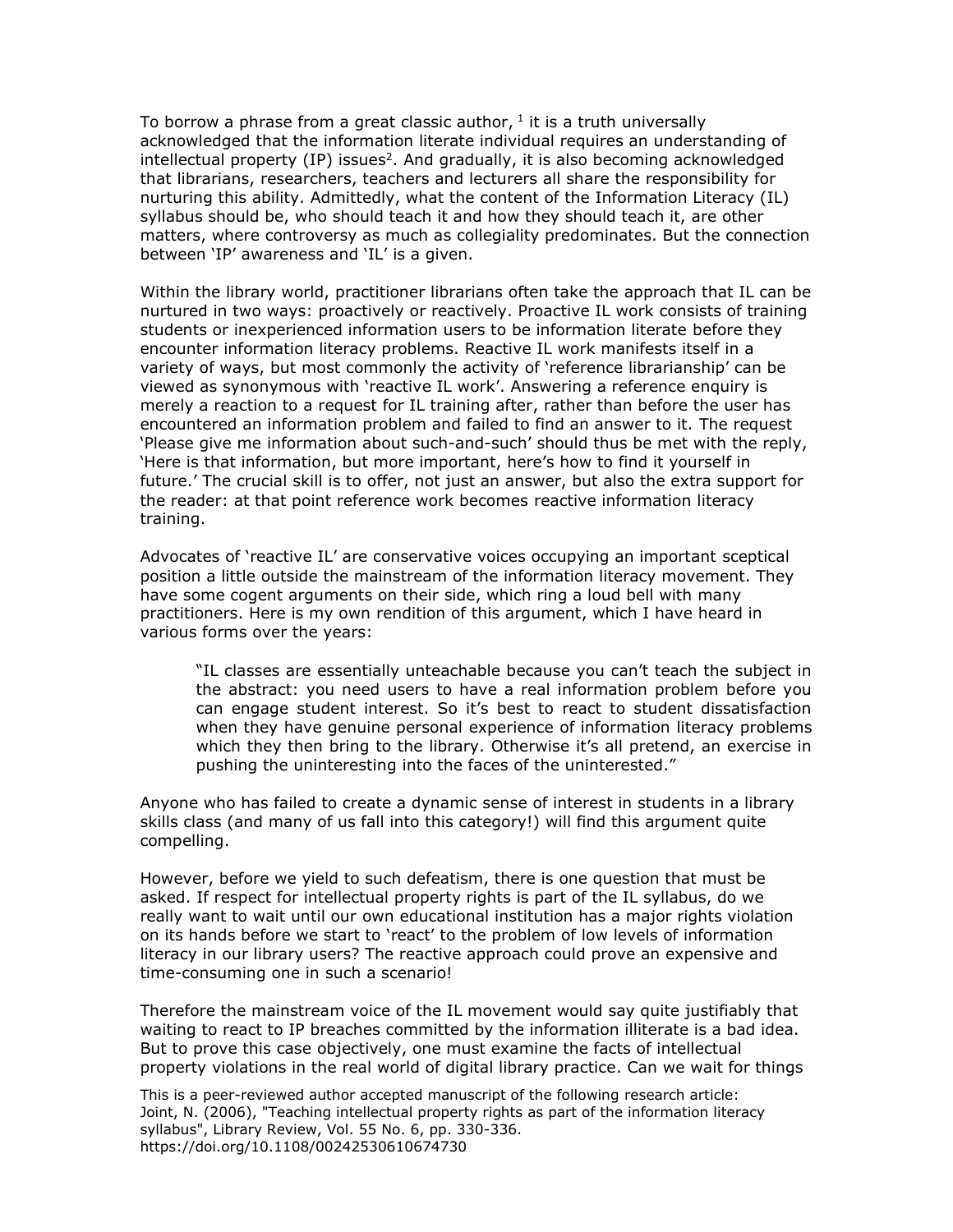to go wrong, or is it best to take avoiding action (in the shape of a coherent comprehensive IL programme) well beforehand?

Waiting for problems to arise is fine if the problems are not that disastrous… but this is where another dilemma appears. There are those in education and research who appear to look on certain IP matters in terms of bureaucratic constraints which should be challenged rather than obeyed. In particular, much of the early rhetoric surrounding the creation of institutional research repositories has sounded as if the repossession by research institutions of the IP (academic papers) which they have given away to commercial publishers is almost a benign act of civil disobedience:

"And everyone should have the right to 'mirror' articles; that is, to republish them verbatim with proper attribution.

"These rules should apply to past as well as future articles, when they are distributed in electronic form. But there is no crucial need to change the present copyright system as it applies to paper publication of journals because the problem is not in that domain…"

"…When copyright impedes the progress of science, science must push copyright out of the way." $3$ 

Ironically, the reality of how institutional research repositories have in fact been created could not be further from this adventurous approach to IP matters. The existence of services such as the SHERPA/RoMEO $4$  permissions web site is evidence of the punctilious approach to copyright adopted by practitioners in the creation of such digital research libraries – and unsurprisingly, many of these practitioners have trained as librarians.

So the reactive approach to the copyright dimension of IL would be fine if IP constraints were rightly viewed as unimportant in research and teaching practice. But they are not. Yet in spite of this, a casual approach to the importance of copyright as part of information management and IL awareness might be encouraged by the tone of comments such as the previous quotation, and again by the following, which I would suggest can easily be misconstrued by the naïve reader as dismissing copyright law as 'officious fluff':

"Now, before everyone starts squawking about all sorts of legalistic and pedantic niceties, sit and think about it for a few moments, and try to sort out what really has substance in all this, and what is just officious fluff."

This statement from Prof. Stevan Harnad is in fact proposing a liberal but highly rational interpretation of the specific legalities concerning one narrow issue: IP in institutional research repositories and how universities can legally submit research submissions (published as the intellectual property of commercial publishers) to the UK Research Assessment Exercise panels. His expansively argued advice on this topic is fully expounded in a public email correspondence starting on the Jiscmail LIS-E-JOURNALS list<sup>5</sup> (which is then developed elsewhere in a discussion with copyright guru Charles Oppenheim<sup>6</sup>).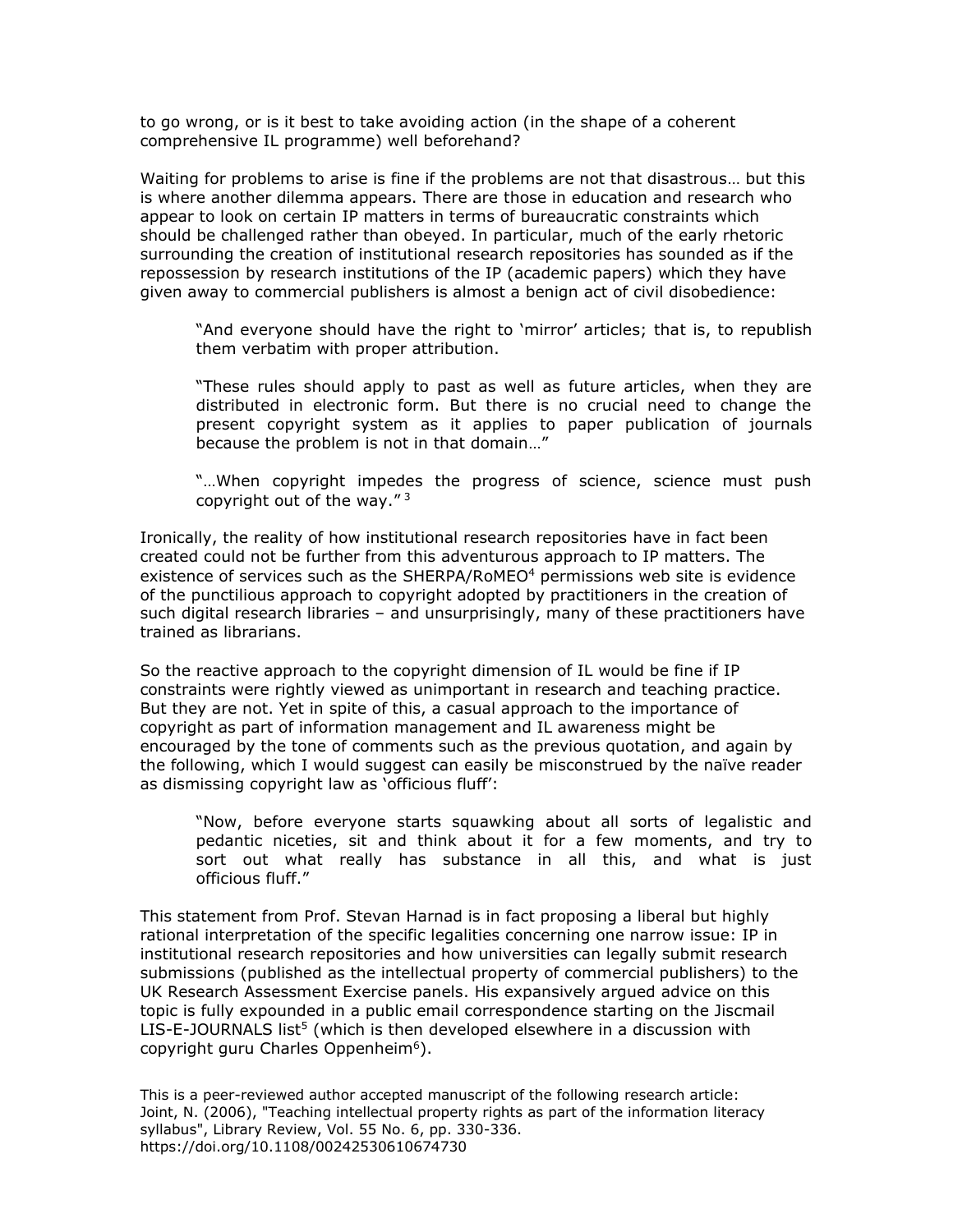What is worth highlighting here is the emotional tenor of these robust and entertainingly expressed opinions. This high octane approach to IP matters is confusing to the information illiterate who in consequence may be encouraged more generally to disregard IP issues as they pursue their educational activities. These comments, made as part of the arcane debate about institutional repository copyright, may merge in the minds of the ignorant with other casual statements about a range of IP issues made by those who perhaps possess a more vague awareness of IP constraints. A texture of non-compliance can thus build up. And again, if the consequences of so doing were negligible then a reactive response to IP anomalies would generally be fine – let the breaches happen and let the culprit explore the ethics and legalities of the situation as a sort of spontaneous case study. But this is not the case.

Thus, the central tenet of this short paper is that such well-intentioned advocacy of IP 'liberalism' can be misunderstood as ethically permitted disobedience, because of the absence of obligatory information literacy training for all as a means of putting this IP debate into context. In that sense, 'IP liberalism' can be harmful. Therefore, our discussion and teaching of IP matters should be temperate, and not controversialist in tone (let alone in content). Intellectual property and other equivalent rights exist in law for a reason, and although one may chafe against such constraints, they are a reality. The information literacy movement exists, among other things, to consecrate the realities of IP law in educational practice. Academic voices which albeit unintentionally undermine this respect for intellectual property in fact are arguing against the core values of the information literacy movement.

From a theoretical point of view, there may indeed be moral reasons why a law should be defied. It is a perfectly rational ethical argument that where intellectual property law creates a false market for a commodity, for example, by restricting supply and raising price in the face of reasonable demand, then the law is an ass. It is (arguably) a brave and noble thing to break the law in such cases in order to promote the freedom of information exchange and academic discourse.

However, returning to the humble world of library practice where we avoid courageous actions at all costs, practitioners must ask, what are the real consequences of being cavalier with IP? For example, what happens in reality when you unintentionally encourage a casual attitude amongst naïve students to the downloading of publisher pdf files of commercial e-journal articles?

Firstly, there are ways in which breaches of intellectual property rights can be easily detected. Commercial publishers' servers can be set up in such a way that wholesale downloading of journal files can be spotted. If more than a certain number of files are taken from a given journal title within a short space of time, then the rights holders will justifiably think that something illicit is probably going on. The ip address from which the downloading took place can be denied access to all the electronic journals which that rights holder (the e-journal supplier) provides.

Since most big educational institutions or companies use a single top level proxy cache through which all their campus traffic is routed, denial of access via that cache's ip address denies access to everyone in that institution. And if the commercial publisher whose rights have been violated is a big portfolio supplier, the result is a loss of access to a mass of titles, not just for the perpetrator but for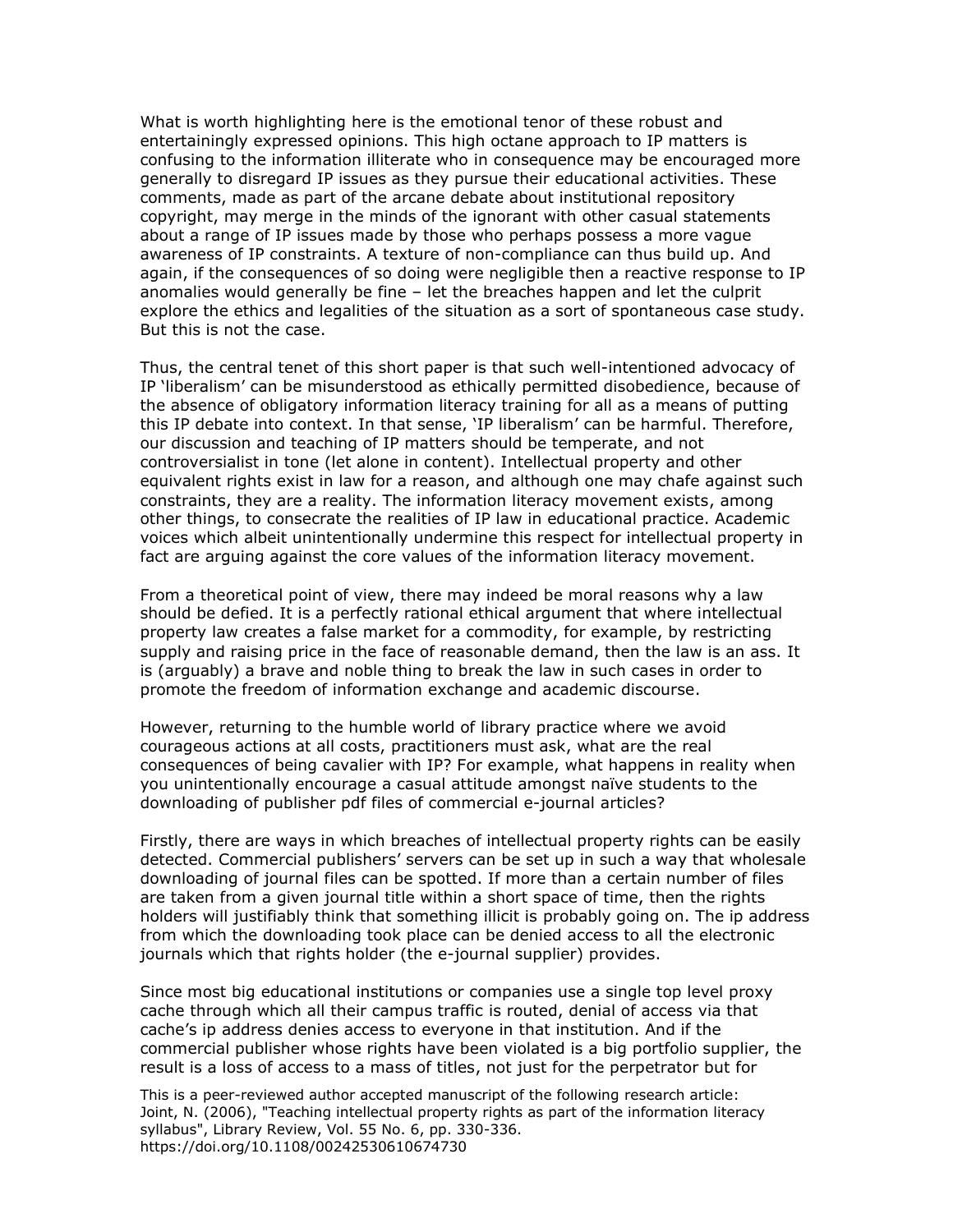everyone in a large HEI or corporation until the origin of the breach is dealt with. Imagine a large British University being denied access (say) to all of Elsevier Science Direct for an indefinite amount of time until the individual perpetrator of a rights violation is traced and punished, with assurances (if not damages!) given to the rights holders.

And in case the mention of damages seems alarmist, it is salutary to note that awards of damages to aggrieved rights holders are not unknown, certainly not in the British university system. Most experienced LIS practitioners are aware of them, at least anecdotally, and have some idea of how damages might be calculated. If a publisher's pdf is loaded without permission into a VLE class area and accessed by 100 hundred students each year over three years, how unreasonable would it be for a rights holder to calculate a bill for damages based on the value of the one-off purchase of the pdf (some £25.00 via a document delivery service), multiplied by the number of students per annum, multiplied by the number of years of access? Working out such sums is a valuable exercise which indeed helps us to separate "what really has substance in all this, and what is just officious fluff."

No HE professional should be in the position of parents whose children inadvertently wander into the perilous waters of illegal file-sharing via their home pc. Undoubtedly the parents of children who have had to pay significant fines on behalf of their offspring's illegal file-sharing will be regretting the failure of their kids' schools to promote an information literate understanding of IP law<sup>7</sup>. But HEIs are supposedly better at promoting information literacy and their employees are supposed to know about such things!

What LIS professionals in particular, and educators in general, must not lose sight of here is the plight of the individual student with their possibly minimal individual level of information literacy. If IL programmes do not make it clear to students what a rights breach is, then they will not be protected against the consequences of their ignorance in these matters. This is especially true when, for example, much of the rhetoric surrounding the creation of institutional research repositories from material destined for commercially published journal output *sounds* to the uninitiated as if it is official approval from the leaders of Higher Education for rights breaches. I do emphasise the word *sounds like,* because of course no-one in HE at any level is advocating deliberate breaching of IP law.

But it is very hard for a student, even a sophisticated research student, hearing that the wholesale upload of 'author final drafts' of journal articles onto an Institutional Repository is widely considered legal and may soon be mandated by the Research Councils UK, to distinguish that activity from wholesale downloading of publisher pdfs from a commercial e-journal site to their USB stick.

Indeed, for a research student from a developing country, it may seem that the institutional repository movement gives them the ethical green light to download entire e-journals in order to distribute the resultant store of publisher pdfs to scientists in their impoverished home institutions. Isn't this what the exhortation for science to 'push copyright aside' could mean to some? But no, there is a very important distinction between the two activities, and this distinction needs to be imparted carefully in systematic information literacy programmes that should be obligatory for all would-be graduates in Higher Education.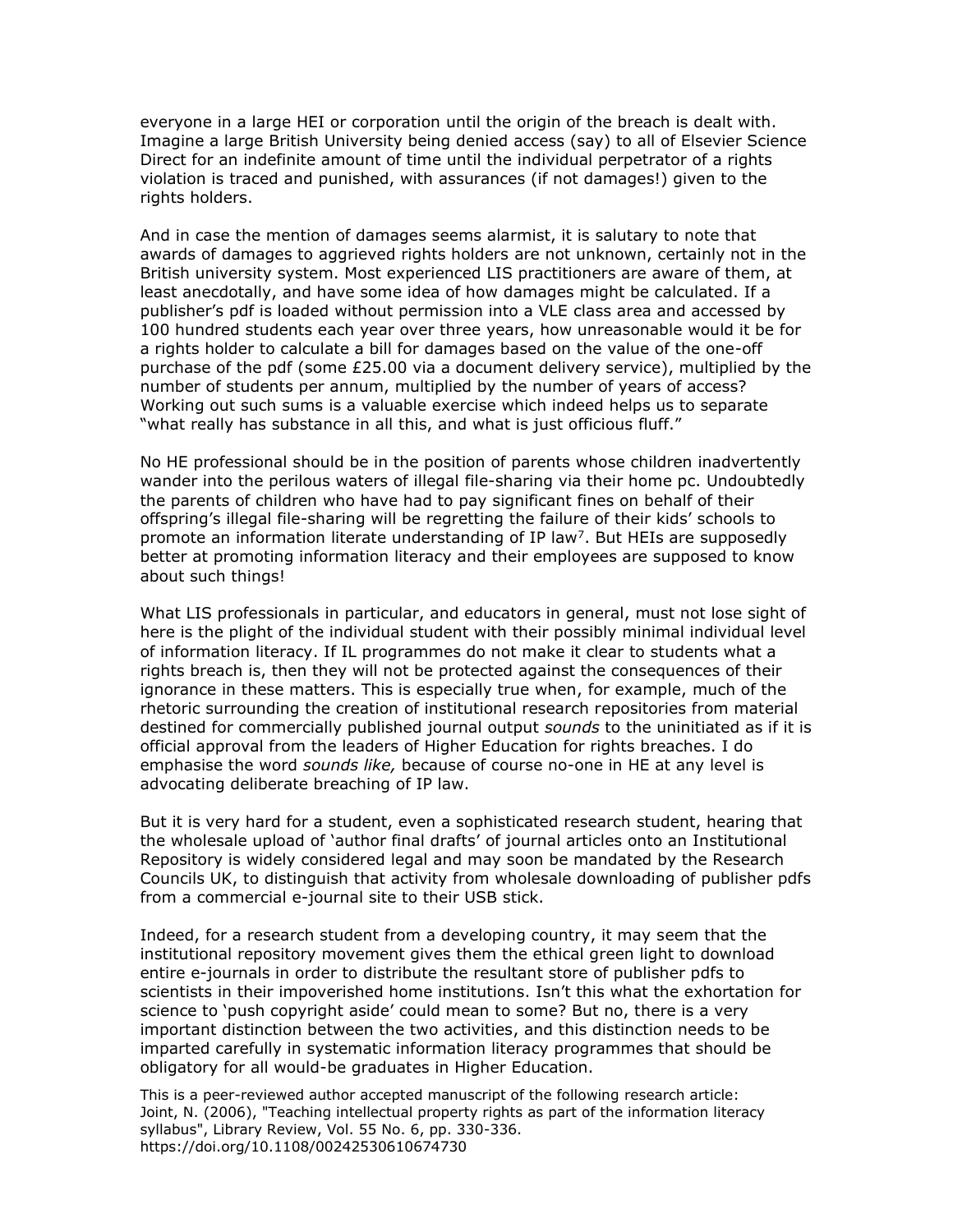This is particularly important in that IP issues overlap very significantly with another area of concern in education today, plagiarism issues. After all, plagiarism occurs when one person's intellectual property is passed off as another's, with or without the agreement of the original rights owner. All academic staff deplore plagiarism, and plagiarism amongst academic staff is a career-shortening infringement. Above all, plagiarism amongst students, apart from being ethically and legally unsound, deprives the plagiarising student of the benefits of true personal educational development.

Yet educators cannot deplore IP breaches in one sphere while appearing to incite them in another. It is undoubtedly unfortunate that high quality academic journals are expensive, and their price does to some degree curtail the wider circulation of research information. 'Research' is a public good that is largely funded by public money and that public good should be distributed as widely as possible. That does not make it legal to play fast and loose with publisher pdfs from commercial ejournal sites, and it is best to avoid rhetorical statements which are liable to misinterpretation in this respect.

It is also important therefore that institutions commit themselves to legally wellfounded disciplinary procedures which ensure IP rights compliance from students and staff. Despite the cloaking effect of routing traffic via a single ip address, it is possible to trace illegal activity to any individual subsidiary ip address of a machine` via which transgressors have gained authenticated access to the secure network. What should then happen once individual culprits are identified?

Before the more old-fashioned among us start dreaming up some of the more exotic punishments on offer for those who have committed a breach, it is advisable to consider the experience of North American Universities which have tried to enforce regulations against students guilty of IP breaches. In instances where the IP breach concerns plagiarism, then legally the punishment of exclusion from a course can only take place if the student has been demonstrably educated about the facts and regulations surrounding plagiarism. Reactive IL education is irrelevant: anticipation is everything.

When a University fails to educate students in this proactive way, they cannot then enforce compliance because the outcomes of official student grievance procedures have shown that ignorance or misunderstanding of the rules concerning plagiarism can be deemed an excuse. This means that if a student was failed or expelled because of plagiarism, a University might have to re-admit the student and even pay them damages for having punished them for a transgression they knew little or nothing about. Of course, the highly litigious North American context differs from other educational environments, but there is much to learn from it: British student plagiarists have been known to follow similar legal paths.<sup>8</sup>

It is possible therefore that disciplinary action against students who illegally download publisher pdfs from journal sites may be difficult when academics in universities are making statements about copyright that seem to imply a need to push copyright constraints to the limit. What works as a defence against plagiarism might work as a defence against copyright infringement committed with journal articles or even with digital learning objects.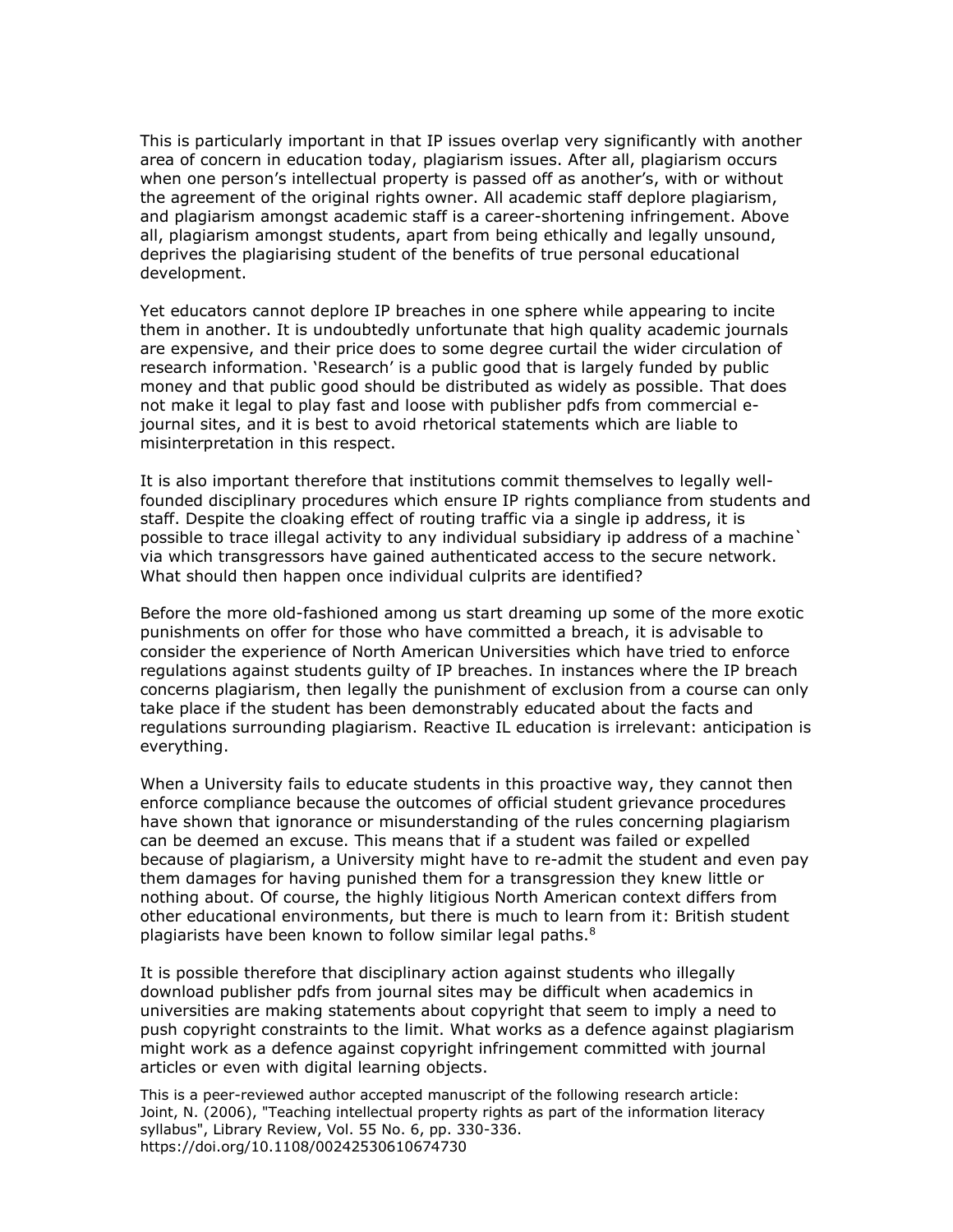How then should a University insure itself against such breaches? A clear syllabus for each class or course with statements about IP violations is vital. But the best form of education in this area is a comprehensive, proactive information literacy programme, one in which librarians – with their measured, well-informed and painstaking approach to all such IP matters - play a crucial part.

And finally, here is a more wide-ranging historical argument for the importance of IP issues and information literacy in contemporary information society. As a rule of thumb (and I apologise for any oversimplification in this), at different stages of economic history different resources are seen as the main source of the wealth of that society. In the agrarian world of feudal economics, land was the root of wealth and wars over land rights predominated. In post-medieval industrial society, the ownership of industrial capital was the key to wealth creation. Social conflict then centred on ownership of the means of production of capital-based wealth, and class tension between capitalist and workers proliferated.

Many of these conflicts are behind us now. However, in the knowledge economy, the prime area of conflict will inevitably be over the production and ownership of knowledge, that is, over the possession of intellectual capital. So it is unlikely that the prime area of regulation for such conflict – legislation and litigation concerning intellectual property rights – can be dismissed merely as bureaucratic meddling. In its own way, this is as misleading as saying that the Peasants' Revolt was a minor mishap in the Middle Ages and the 1917 Revolution was a grumble about workers' rights that just got a bit out of hand. What makes people rich or poor in a particular type of economy really matters.

Now, we have yet to experience our first global war over a disputed patent application. But in the knowledge economy those who are expert in intellectual property have a special place of excellence with a responsibility for anticipating legal disputes and resolving the conflicts special to an information society. Librarians and information professionals are such experts, and it is important that we bring our expertise to bear on these problems, not least through the educational impact of information literacy programmes. But to do so, we must first win the argument for taking intellectual property issues seriously as part of systematic information literacy training: this paper is an attempt to provide material to help LIS professionals win that argument.

Nicholas Joint Editor 'Library Review'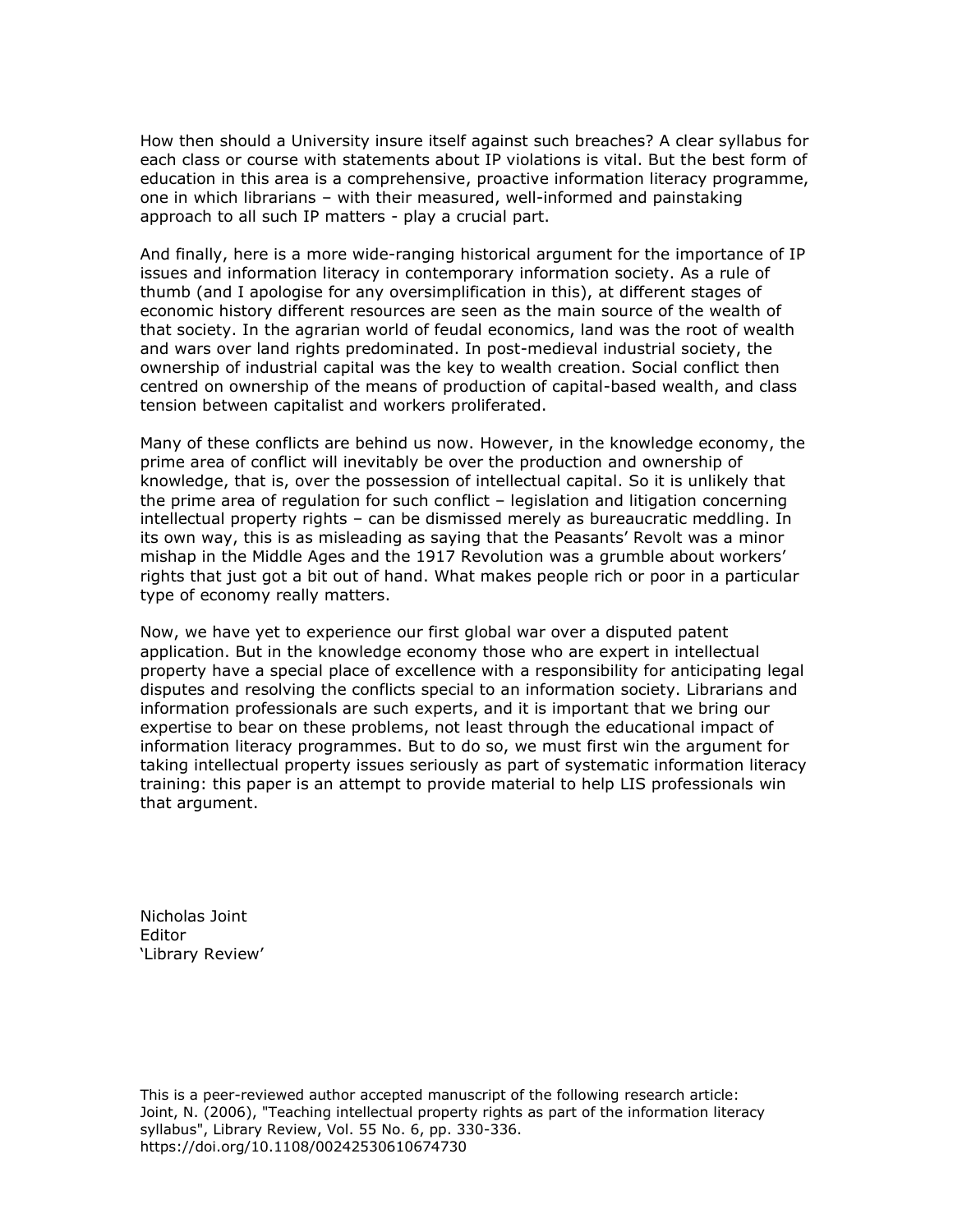## **Notes and References**

- 1. Austen, Jane (1813). 'Pride and Prejudice' p. 1. <http://www.pemberley.com/janeinfo/ppv1n01.html>
- 2. To avoid confusion, please note that in this paper the upper case acronym IP is used in place of the phrase 'intellectual property', whereas the lower case version of the same letters is used as an acronym for the phrase 'internet protocol' in 'ip address' .
- 3. Stallman, R. (2001) "Science must 'push copyright aside' ". *Nature – web debates* <http://www.nature.com/nature/debates/e-access/Articles/stallman.html>
- 4. SHERPA/RoMEO web site:<http://www.sherpa.ac.uk/romeo.php>
- 5. LIS-E-JOURNALS Archive: <http://www.jiscmail.ac.uk/lists/LIS-E-JOURNALS.html>
- 6. Harnad, S. (2006). "Re: Question for publishers Research Assessment Exercise 2008" [Email] American-Scientist-Open-Access-Forum <http://www.ecs.soton.ac.uk/~harnad/Hypermail/Amsci/5122.html>
- 7. BBC News website (2006). "Legal fight hits 'music pirates' " <http://news.bbc.co.uk/1/hi/entertainment/music/4438324.stm>
- 8. In Canada, a student's grade appeal, was upheld because a lecturer's syllabus "lacked crucial information on plagiarism and cheating policies". See:

a) "Big Brother is on the side of students" *Sunday Times*, September 21, 1997.

The later 2004 UK case concerning Michael Gunn echoes the earlier North American case. A plagiarising student can threaten litigation on the basis of not being given information about the nature of plagiarism:

b) Baty, P. (2004) "Plagiarist student set to sue University" *Times Higher Education Supplement* No. 1642 p. 1.

c) BBC News website (2004) "'Plagiarist' to sue University" [http://news.bbc.co.uk/2/hi/uk\\_news/education/3753065.stm](http://news.bbc.co.uk/2/hi/uk_news/education/3753065.stm)

…although according to the Wikipedia entry for the University of Kent, the Michael Gunn plagiarism case never made it to court in the UK:

d) [http://en.wikipedia.org/wiki/University\\_of\\_Kent.](http://en.wikipedia.org/wiki/University_of_Kent)

Other students have settled out of court or have had better luck. One student successfully litigated in 2004 against their North American University over the